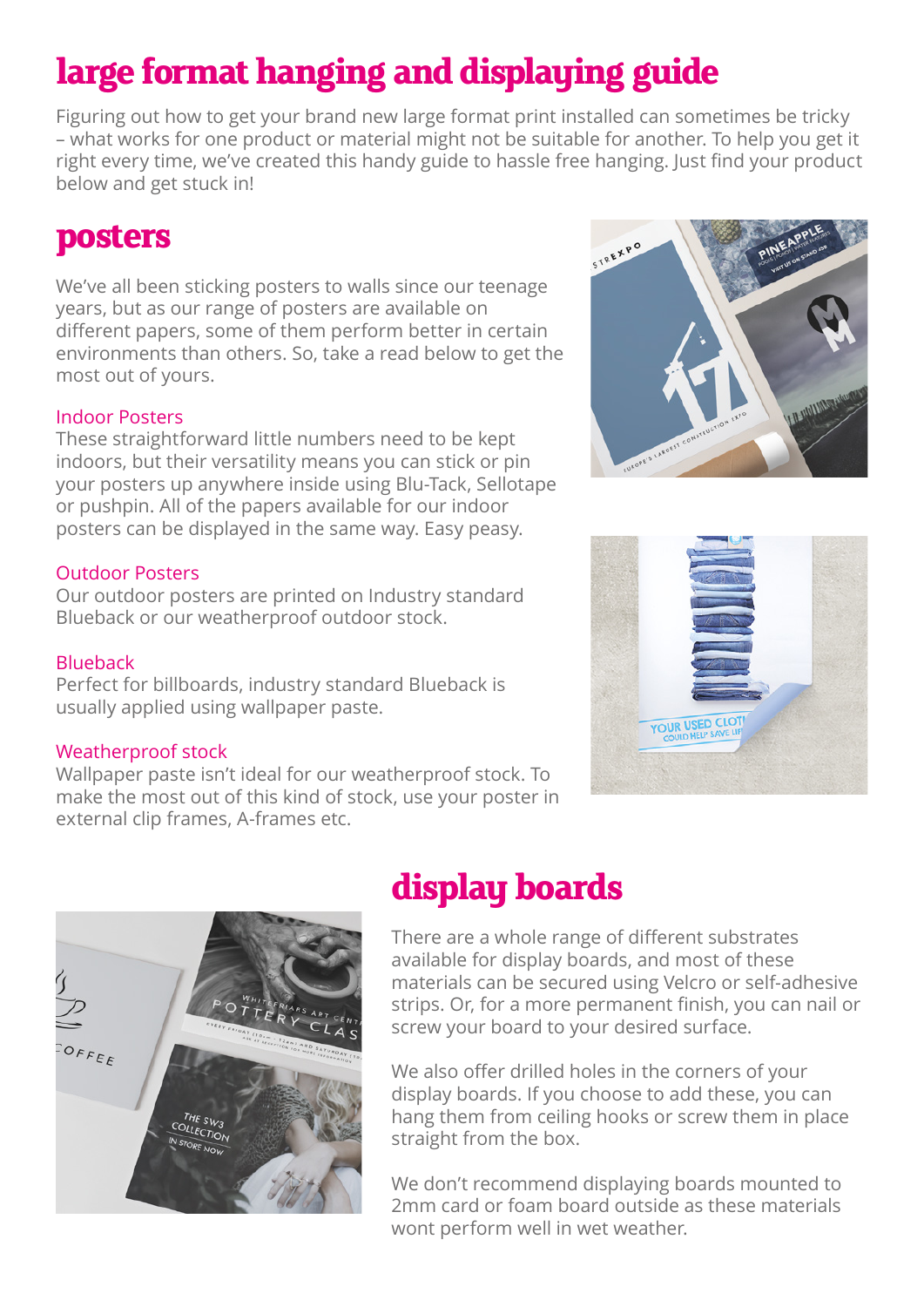### **banners**

You can order our banners with or without eyelets, but we'd recommend adding eyelets if you want to be able to easily hang your banner right out of the box. We put eyelets in each corner of your banner, or one eyelet every 500mm for banners that are over one metre. You'll be able to loop twine or rope through your eyelets to hoist and tie your banner into position. Easy as that!

If you're hanging up your banner in a windy location, we recommend using our mesh banner material which allows wind to pass through it and prevents you from potentially having to re-hang your banner again and again.

All of our banner materials can be displayed indoors or out, no matter what the weather!





## **banner stands**

Our banner stands are quick and easy to put up and take down. Although we supply several different varieties, they all assemble in a very similar way.

If you've ordered a standard banner or genie banner, you'll need to twist out the adjustable feet on the base of your stand before you can begin. Our deluxe, sidewinder and twin banner stands come with a larger base, so they will stand up without any additional support. Once the feet are ready to go, you can assemble your banner pole; this detaches in three parts, but they're all connected by a handy inner bungee cord. Pop the pole into the designated hole in the main bulk of the stand and pull your banner out. You can attach the top of the banner to the top of the pole stand using the built-in notch.

These banners are for indoor use only.

### **strut cards**

The clue is in the name. These handy quick to display cards are already fixed with a strut to the rear so you can start grabbing the attention your business deserves without the need for any tape or other fixings. These little cards are for indoor use only.

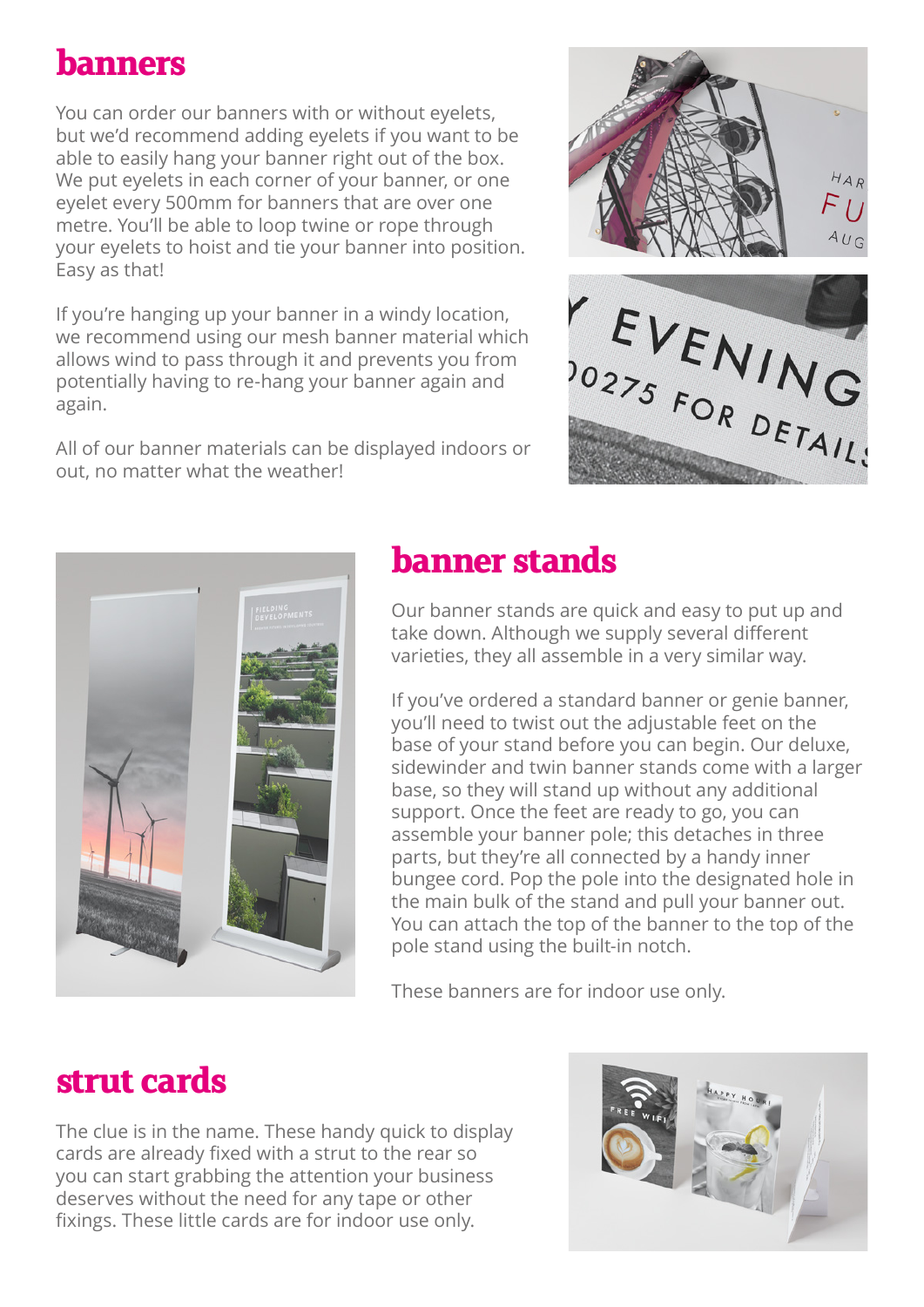



### Step 1:

Once you've removed all elements from the box, join the frame pieces together by pressing down on the 'ball' and pushing the other pole over the top – until it clicks into place.

### Step 2:

Run the flag down the pole from top to bottom (curved section first) making sure you use the whole length.

### Step 3:

Once the flag is on the frame, bring the loop of the flag over the clamp on the adjustable screw (you'll find this at the bottom of the pole). Then, all that's left to do is apply the desired amount of tension by sliding the screw clamp up or down the pole (by loosening the pin).

**Helpful hint:** Tightening the material too much may cause wrinkling in your flag.

### Caring for your flag

Your flag is supplied pre-washed for colour fastness, but overexposure to pollution can affect white printed flags and UV can fade your flag over time.

Bring your flag inside in strong winds and heavy rain. If your flag gets wet it'll increase the weight, putting more stress on the pole. Combine this with strong winds and you could end up with a broken flag. Just remember to let your flag dry before you store it if it does get wet. Make sure your flag can't catch or snag on the pole or nearby objects as this could cause a tear.

**Important info:** Your flag is not designed to withstand constant winds, or wind force of anything over 15mph. If you're installing your flag outside, remember to bring it inside if wind force reaches over 15mph to avoid last damage and wear. We recommend that your flags are used as a semipermanent display and that you adhere to the advice above for the best possible life expectancy of your flags. Printed.com are not liable for any undue force applied (i.e. strong bending from heavy winds).

Handle your flags with care as, once your flag has been delivered, we're no longer liable for any damage caused.